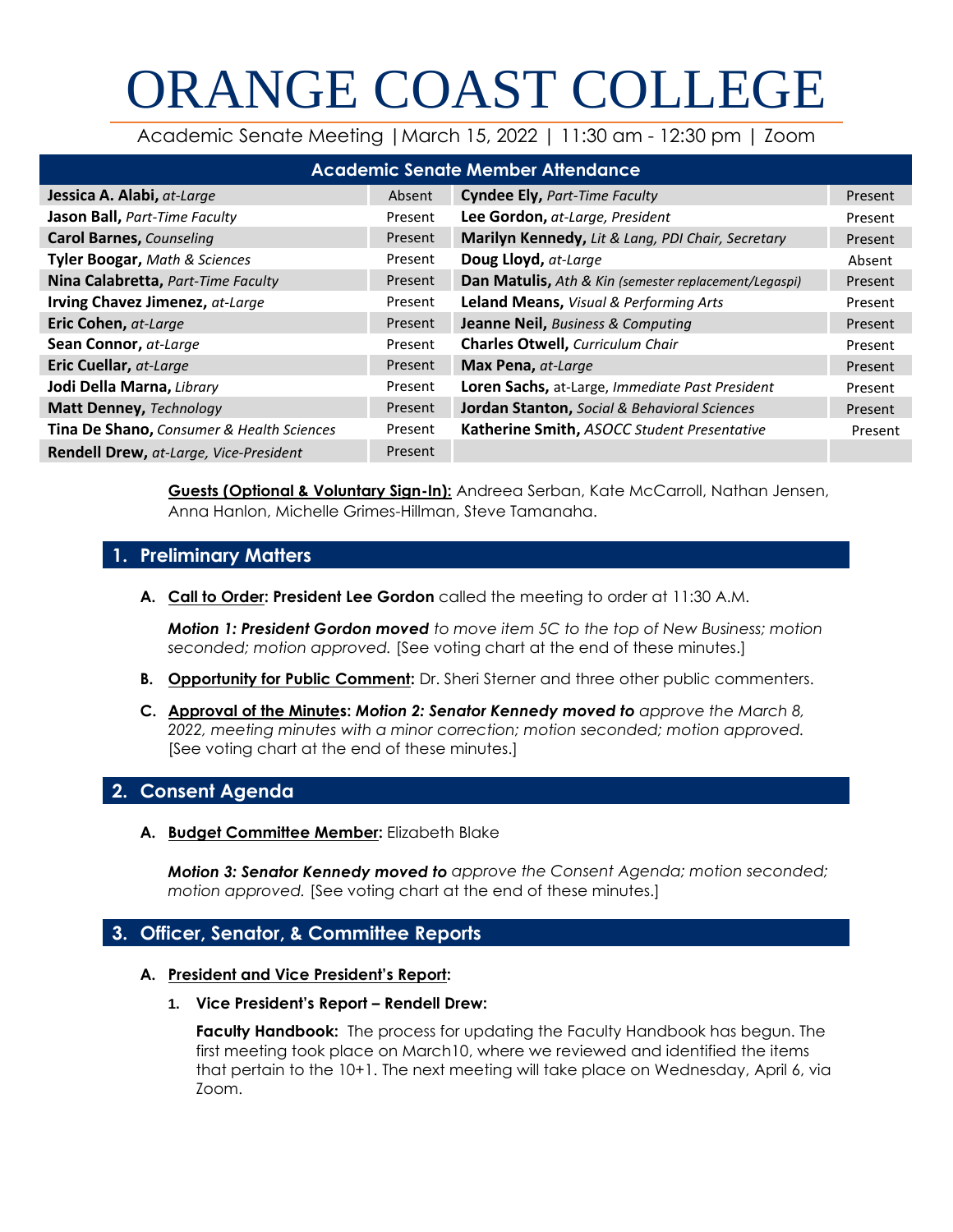**Honors Coordinator:** A call will be put out to initiate the search for the Honors Coordinator. Since President Lee Gordon is the current Honors Coordinator, Vice-President Drew will replace him in interviewing candidates along with VPI Michelle Grimes-Hillman. The anticipated date for this position is from August 2022 to May 2024.

**Department Chair/Scheduler Evaluations:** These evaluations are in process, and VP Drew wants to ensure collegiality and communication, so he read the CFE Contract Section 10.3, to make clear this evaluation process. The evaluatees also have the chance to make written comments responding to the report done by evaluators.

#### **2. President's Report – Lee Gordon:**

**Senate Elections:** Stated that the Senate needs to keep moving with elections. Division Senators needs to be elected before the Senate can move on with Senator at-Large elections. This is faculty driven. The Lit and Lang and Business and Computing Divisions are yet to elect their division senators. **Senator Kennedy** noted that there is an actual process to getting elections done in the division. She will share it with the E-board.

**Annual Environmental Event:** A panel focus on the California Drought will take place on Thursday, April 7, 1-2 pm. John Fawcett will be one of the speakers. The faculty host this year will be Professor Irene Naesse as part of her geography class and their discussion on agriculture. Faculty and students are encouraged to attend the event.

**SB 1080 - College and Career Fairs [\[link\]](https://leginfo.legislature.ca.gov/faces/billNavClient.xhtml?bill_id=202120220SB1080)** President Gordon sent a letter of support for SB 1080 to the California Senate Education Committee. This proposed bill would require a local school district holding a college or career fair to notify nearby community college districts that have overlapping jurisdiction.

Increasingly, community college recruitment representatives are being discouraged from participating in college fairs that occur on high school campuses, particularly early in the college application process. Often, community college representatives are only being invited to meet directly with students after the application and acceptance notifications from universities are released.

High school students should be made aware of all options that are academically and financially available to them. SB1080, which is sponsored by State Senator Min of Irvine, has an interesting History. Ben Olague, Outreach Program Specialist at Golden West, was talking to Chancellor Weispfenning about difficulties that Ben Olague had with recruitment at area high schools. When trying to participate in high schools' college fairs, he noticed barriers to participation for community colleges. Chancellor Weispfenning and Julie Clevenger worked with the Coast District's public affairs advisors and contacted Senator Min explaining their concerns about the situation, and Senator Min agreed to sponsor legislation to try to address this problem.

A hearing on SB 1080 is scheduled for March 23, 9 a.m., and Chancellor Weispfenning will testify before the State Senate Education Committee at that time. SB 1080 will require school districts to notify community colleges when college or career fairs are taking place. SB 1080 will create greater access to alternative pathways to higher education and skilled jobs. For those looking to transfer to a university, attain an associate degree, or enter the workforce, this legislation helps level the playing field for students.

Congratulations to the Chancellor on his initiative in getting this legislation before the State Senate. Thank you, Senator Min, for sponsoring it. The hopes is that SB1080 passes and is signed into law.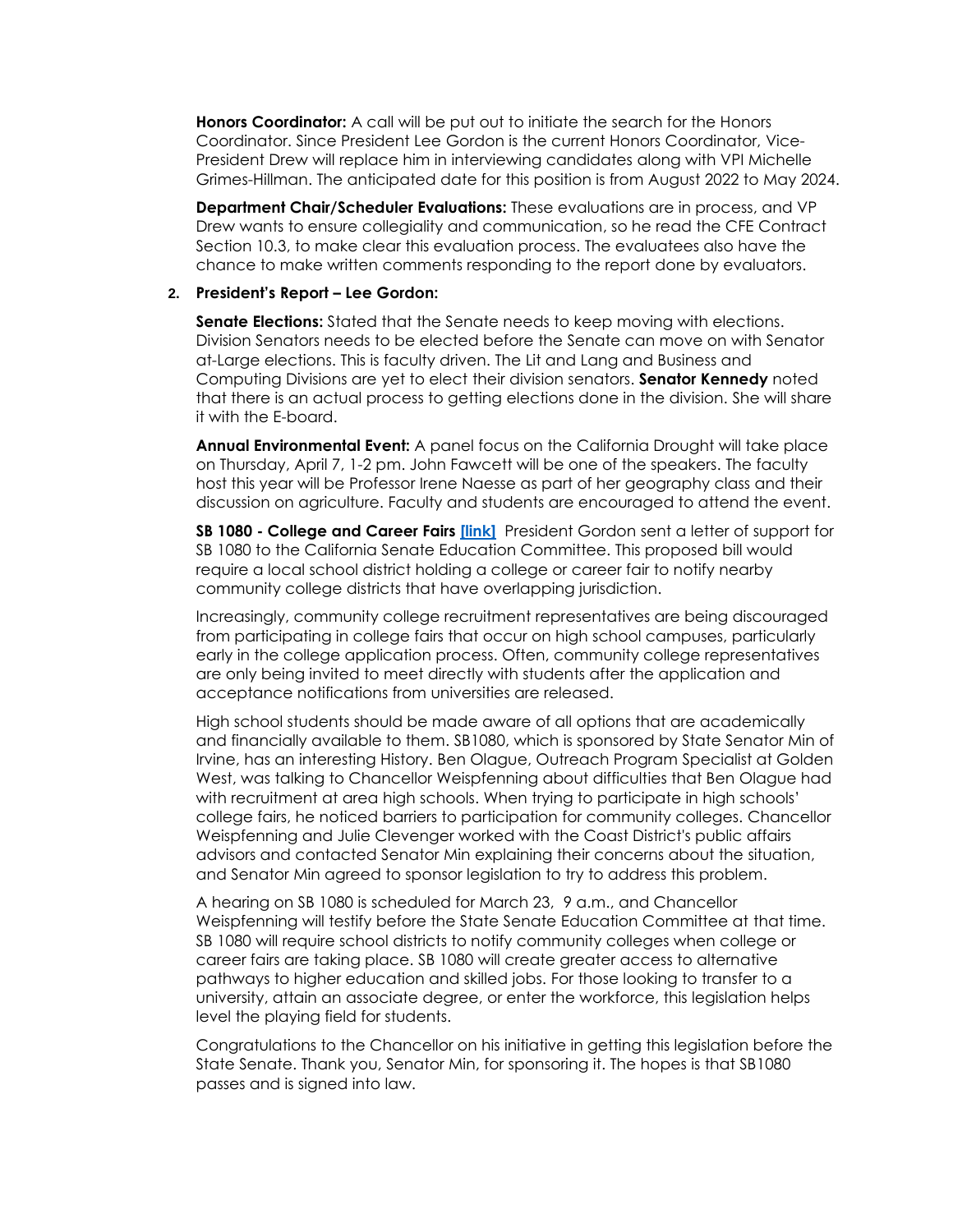- **B. Union/Bargaining Unit Report – CFE President Rob Schneiderman:** Reported that the CFE officers' election materials are in the mail. If faculty needs N95 masks, they can request them through the Union; they are in the Faculty House.
- **C. Transparency Committee Marilyn Kennedy:** TC Member Kennedy reported that the committee met on March 9 and gathered information on the CHS 10+1 issue regarding the Neurodiagnostic Technology A.A. degree program. This week they will be gathering more information on this issue and begin to evaluate all the information for the 10 +1 aspects. This week they will also review a follow-up report in the Self-Pelf Paced math 10+1 issues; a follow-up plan will be created for gathering information on the Hispanic Serving Institution (HSI) 10+1 grant issues next on their agenda.

## **4. Unfinished Business**

#### **A. COVID & Teaching:**

**Senator Kennedy:** Read this statement from one of her constituents: "I strongly agree that checking students' vaccination status is not an instructional process and should not be included in our teaching duties."

**Vice-President Drew:** Asked about the vaccination reports that he receives for students in his online classes. It lists the students who are not vaccinated or testing compliant. He asked how long he can keep them on his roster. Some of them are out of class and missing tests

**Vice-Chancellor of Educational Services and Technology Andreea Serban:** If the class is not on site, he should have not gotten those reports. It must have been a mistake in the coding in Banner. The emails that are sent to faculty and the class roster should be only for classes that have some on-site components. She will look into it. It is the Office of Institutional Research that creates those emails that are sent every morning to faculty who teach on site. If the classes are online, she asked to please disregard those reports.

Regarding the comment about faculty checking about student vaccination status, that is not a requirement. They should not be doing that.

**Senator Kennedy:** Thanked Dr. Serban for that information. She had a student in her online class that notified her that he has COVID. She is not sure of the steps to take to report it or if she needs to report it.

**Vice-Chancellor Serban:** If the student is only online and has no intention to come on campus for any service or interaction, then nobody should report them because they do not impact the college. However, if the student does come on campus the professor can advise that it would be good to report that information to the OCC Health Center.

**Senator De Shano:** Stated that she was in a meeting last week where a lot of people and a few students asked when the mask mandate may be removed.

**President Gordon:** Commented that this was a topic of conversation at the last meeting of the District Consultation Council, and they have not made a final decision yet.

**Vice-President Drew:** He has students who have not been vaccinated or tested. He asked for further direction. This is in regard to his on-site class.

**Vice-Chancellor Andreea Serban:** Advised that he can tell them up front if they are noncompliant, they may be dropped from class. The students who are on-site and are non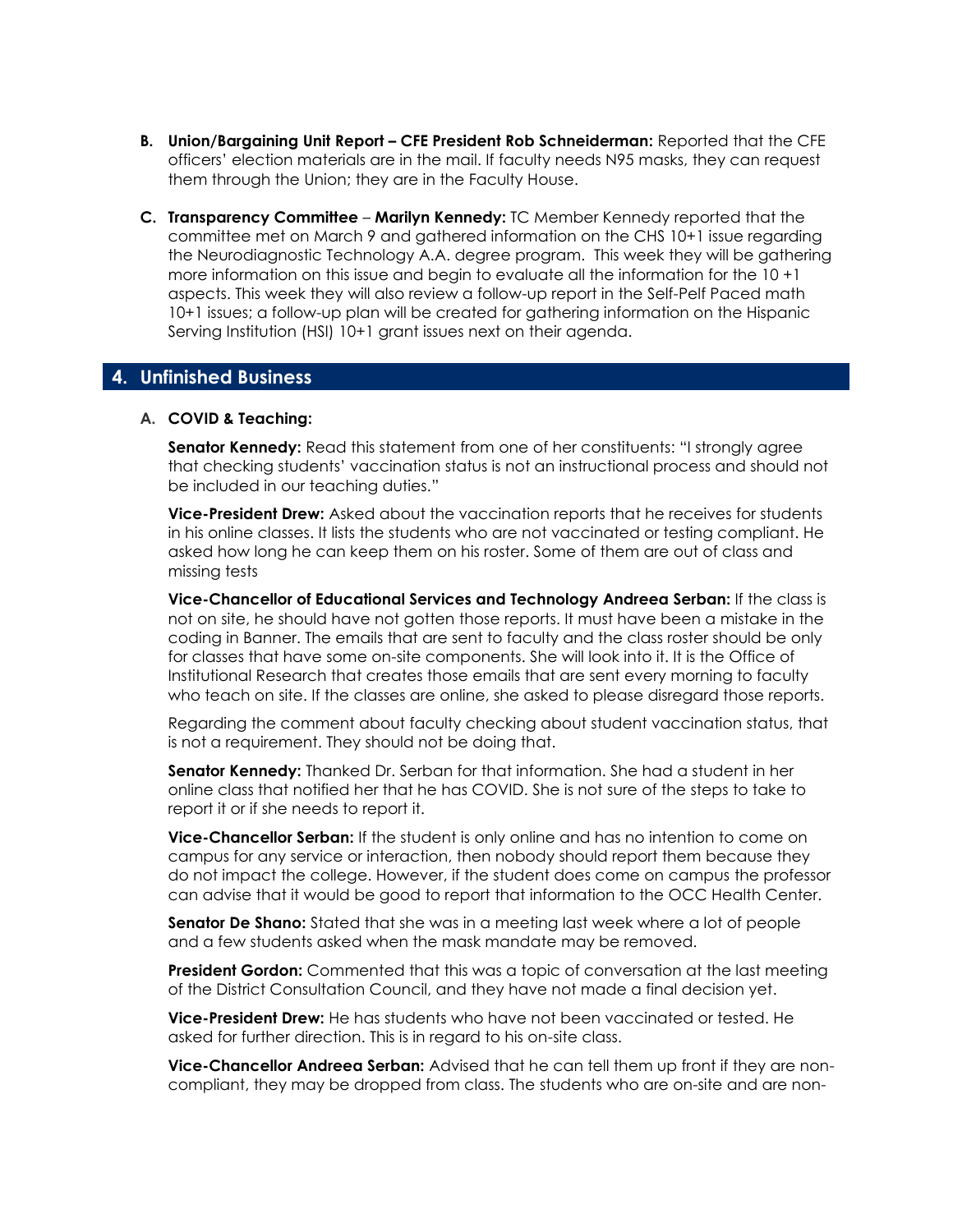compliant are receiving multiple communications from Students Services, so if they choose to remain non-compliant, they assume the risk of being dropped from the class.

**OCC President Angelica Suarez:** Reiterated that there is currently a mask mandate in place that the Board of Trustees approved. There was a conversation at the last DCC meeting about this subject; however, nothing has yet changed. If anything changes, they will communicate that as soon as possible.

#### **B. IT Faculty Services Resolution – President Gordon:** Read the revised resolution out loud:

#### *IT Faculty Services Resolution Moved By: Lee Gordon; Seconded by: Dr. Rendell Drew*

#### *Resolved: It is the Sense of the Senate that during hours of instruction, calls by faculty for I.T. Support assistance on campus should be returned within 20 minutes or less.*

**President Gordon:** Commented that IT service assistance for classroom computers is managed by the Coast District. He has been in contact with faculty who have concerns about the response time or lack of response at all when they contacted the District hotline for faculty classroom IT service.

Three members of the OCC IT faculty went to a meeting of the Technology Subcommittee of the District Consultation Council and reported on the current situation. He pointed out that OCC has hard working, in fact, with overworked and dedicated technical staff helping them with faculty classroom IT needs. The IT services technical staff who serve OCC faculty are really trying, under challenging circumstances. In addition to the challenges of the campus reopening, there were also retirements and resignations that have left IT services understaffed.

In response to the issues documented by the IT faculty at OCC, the District is planning to make changes in how it handles faculty requests for IT classroom assistance. District IT plans to increase the hours of operation for on-campus support. The new hours will be Mondays through Thursdays from seven in the morning until seven in the evening and Fridays from seven in the morning until 4 in the afternoon.

Starting soon, District IT will establish a new phone number for emergency classroom IT issues; the phone number will be configured to route directly to an on-campus technician's cell phone. If the technician is unavailable, the phone system will be configured to reroute the call to another technician on duty. This could allow for instructors to receive a timely response.

District IT will also be adding a printed label listing the new phone number on the AV podium for every classroom. If this arrangement works as planned, this could allow the District to meet the twenty-minute response time indicated in today's proposed Academic Senate resolution. That does not mean that a technician will arrive within twenty minutes. They cannot control for the timing of demand and OCC is understaffed, but it will be helpful for faculty members during their classes to have an idea of what is going to happen. They still need to measure the number of calls that are answered or unanswered under this arrangement, as well as how long it takes to answer the incoming calls. The way to be successful at this is to measure the response times.

President Gordon hopes the Senate will endorse the proposed resolution on when District IT responds to classroom calls for service assistance. The resolution will put faculty on record with this reasonable and appropriate standard of twenty minutes maximum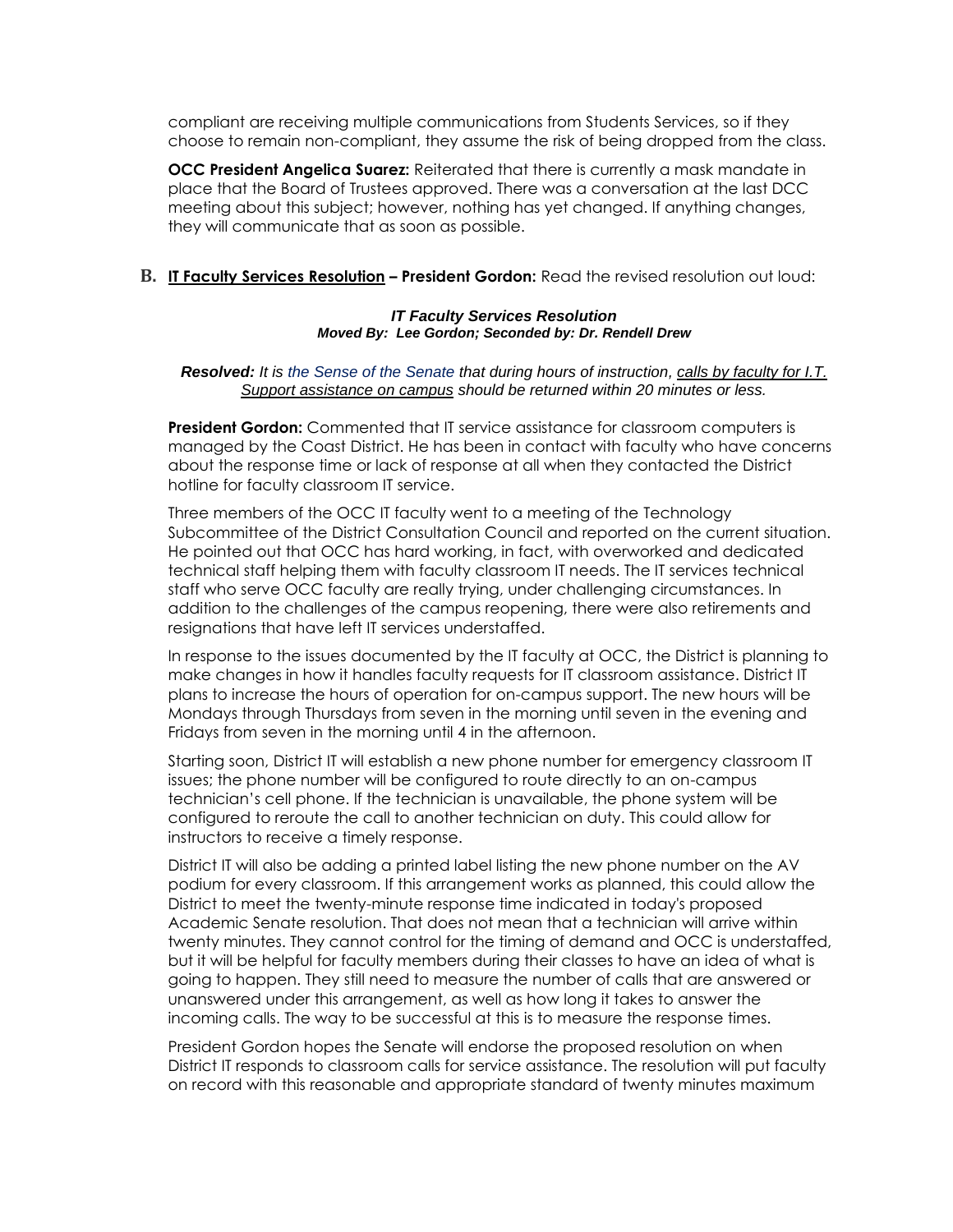time for the District to respond to requests from teaching faculty for IT service during their classes. He asked for faculty thoughts on this matter.

**Senator Kennedy:** Stated that if it is a twenty-minute response time and it takes twenty minutes for someone to call back and say, "you called us," and the class is an hour long or an hour and a half, that seems troublesome. It is important to have acknowledgement and clarification with flexibility but waiting for that long in a classroom might impede teaching the class.

**President Gordon:** Commented that the twenty minutes was arrived at in response to information that the IT faculty provided to the Technology Subcommittee at the District on response times to calls. The problem was that it was taking much longer than twenty minutes, as they documented, to get a response. This is a twenty-minute maximum. It is not a twenty-minute target. It recognizes that in many cases, hopefully, they are going to be faster than that. However, in no case should it take more than twenty minutes.

**District Chief Information Technology Officer Rupa Saran:** Clarified that the hours and the new phone number have already been implemented. When they go into the classroom, the new labels should be there. Those are the numbers that would call directly to the technicians.

**Public Comment:** Stated that the start for coming back to campus has been rocky. He thanked Rupa Saran and the other people at IT for their response to the matter. He also acknowledged President Gordon because he has brought together a lot of people when the faculty did not know whom to talk to or whom to contact to get those problems solved. He appreciated being able to talk to the District Committee and he appreciates the changes, especially for the nighttime faculty.

**Senator Boogar:** Stated that in his division, they have some sections of classes, not an insignificant number, that start at or slightly after seven o'clock to serve the needs of students who work long hours during the day and want to take night classes. He mentioned that the new seven o'clock is great, but if that could be pushed up an hour, it would be very helpful to those teachers. There are usually technology issues that are typically identified at the start of class when people first get in the room. They have many classes that start at 7:15, 7:25 p.m., in that range.

**Senator De Shano:** The feedback she received about IT issues was that those issues that needed to be resolved quickly did get a quick response. However, a lot of them are having problems with things that if they cannot get fixed right away and end up being forgotten and never addressed.

**Chief Tech. Officer Rupa Saran:** The immediate classroom support is taken care of with those new phone numbers, but if faculty are not receiving support, please contact Dave Thompson. He is the point-of-contact person for OCC. The regular desk number that faculty currently have still exists. The immediate classroom assistance has a different number. If items or tickets and not being resolved, please let Dave Thompson know and he will assist with that.

**Vice-President Drew:** He has had a lot of problems with IT support and is glad to hear of the new changes. He asked for the background of IT services. It is his understanding that IT was previously based at OCC.

**Public Comment:** Commented that when he came to OCC, they had an IBM 360 in what was Clark Computing Center, now Reprographics. At that time, microcomputers just started being developed, and they had the Information Technology and Computer Science classes around that computer that was housed in the middle of that building.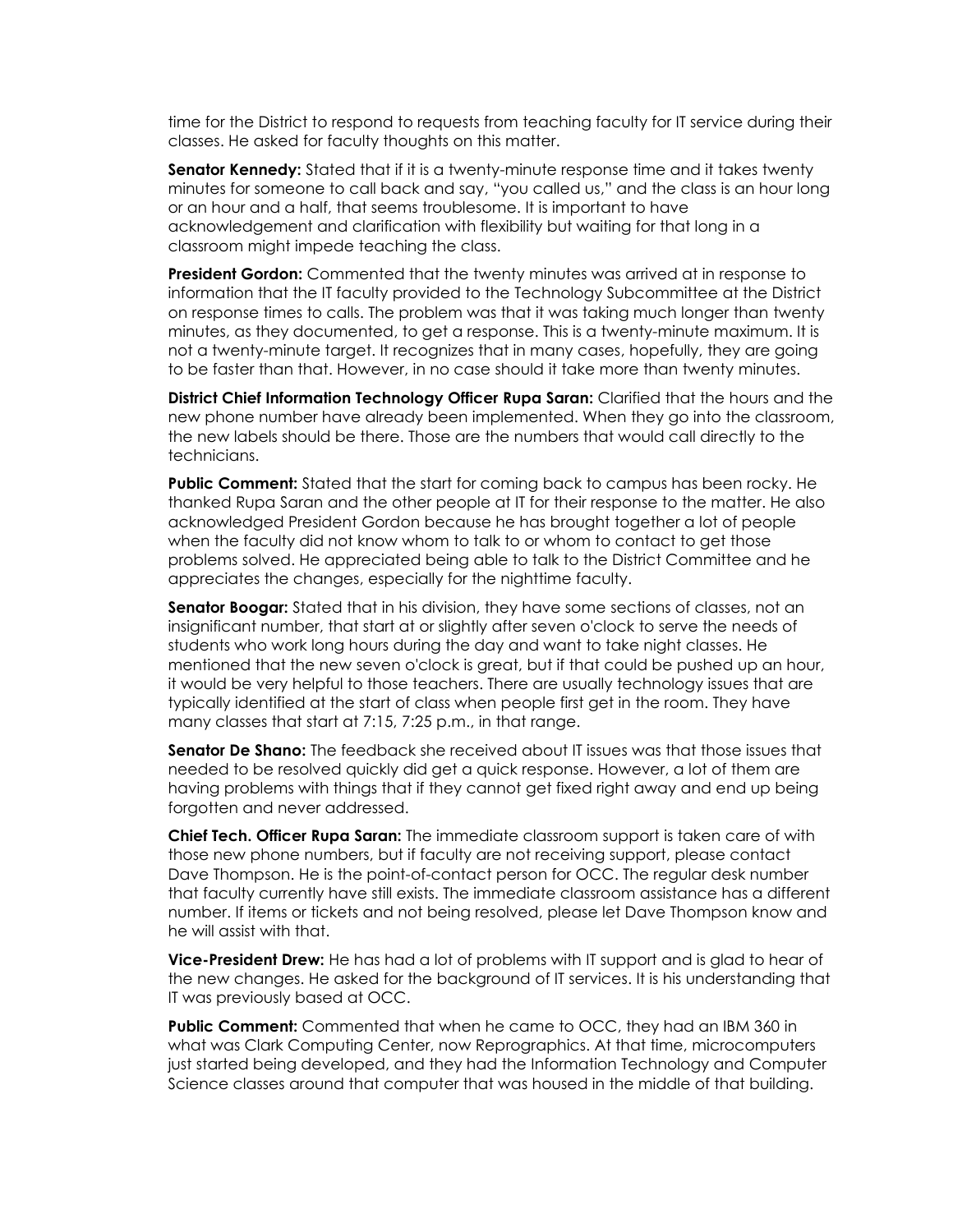Eventually, District took over that computer and moved it to District, and OCC continued to have campus IT completely separate from District IT.

They were building a large application called DSK at the time and they had to separate networks at that time. OCC refurbished that whole building to make it a campus-wide computing center in 2001. They put in the open lab and put it in the computing classrooms but still the servers and the switches that were used on the campus network were all there. Over time, different departments created different labs. Hoag apparently donated some computers. They had small computing organizations all over campus that would manage computing for Art, computing for Technology, computing for Computer Science, etc. About that time the District started trying to consolidate. Until COVID, he believes they still had some people who reported to OCC or the directors of OCC IT.

**Senator Barnes:** Thanked IT services for everything they do as they provide both oncampus and remote services to instruction, student services, and administration, which is a huge job. When she has a computer issue, she usually fills out a work order, IT contacts her within a reasonable time frame and diagnoses and resolves the issue. Service is not instant for her, but she realizes sometimes her issues are maybe lower priority than a classroom. However, things do get addressed and they do get resolved. She does not expect IT services to operate like *Siri*, and as long as issues are addressed and resolved in a timely manner it does not matter to her whether they are housed at the OCC campus or at the District office. OCC does offer classes from 7 a.m. until 10:35 p.m., so expecting IT services to respond within twenty minutes or less may not be reasonable. She does not know how many IT staff members will be needed to provide those twenty- minute services. Does twenty minutes mean reporting, diagnosing, or fixing the problem? We should all thank IT services for their dedication to identifying and resolving computer issues that keep us operating on campus remotely.

*Motion 4: President Gordon moved to approve the IT Faculty Services Resolution; motion seconded; motion approved.* [See voting chart at the end of these minutes.]

# **5. New Business**

#### **A. Part-Time Faculty Caucus:**

**Senator Ely:** Introduced the three groups that are associated with the part-time faculty directly: (1) The Part-Time Faculty Committee of the Senate. That group would deal with 10+1 and instructional issues specifically, for part-time faculty. (2) The Communities of Practice for Part-Time Faculty which is a purely volunteer group to help build community with part-time faculty and the entire campus and provide professional development and resources. (3) The third is the union group, and that would be working conditions. It follows along the same kind of processes. Part-time faculty change unions depending on the number of LHEs that they teach. Those are the three basic groups that are there for part-time faculty. The Part-Time Faculty Committee of the Senate is going to be getting their bylaws in front of the Senate again and then they will be looking for members to help join and to participate with that.

**Senator Ball:** Stated that he wants to make sure that full-timers understand how important the Communities of Practice is and how critical the work of Senator Ely is for the part-time community. It is one of the few places where we see an actual part-time community develop. Many faculty members at the meeting have been part-timers themselves and are familiar with the myriad struggles and challenges. It can sometimes feel alienating for part-timers to do their job. A lot of them are attracted to higher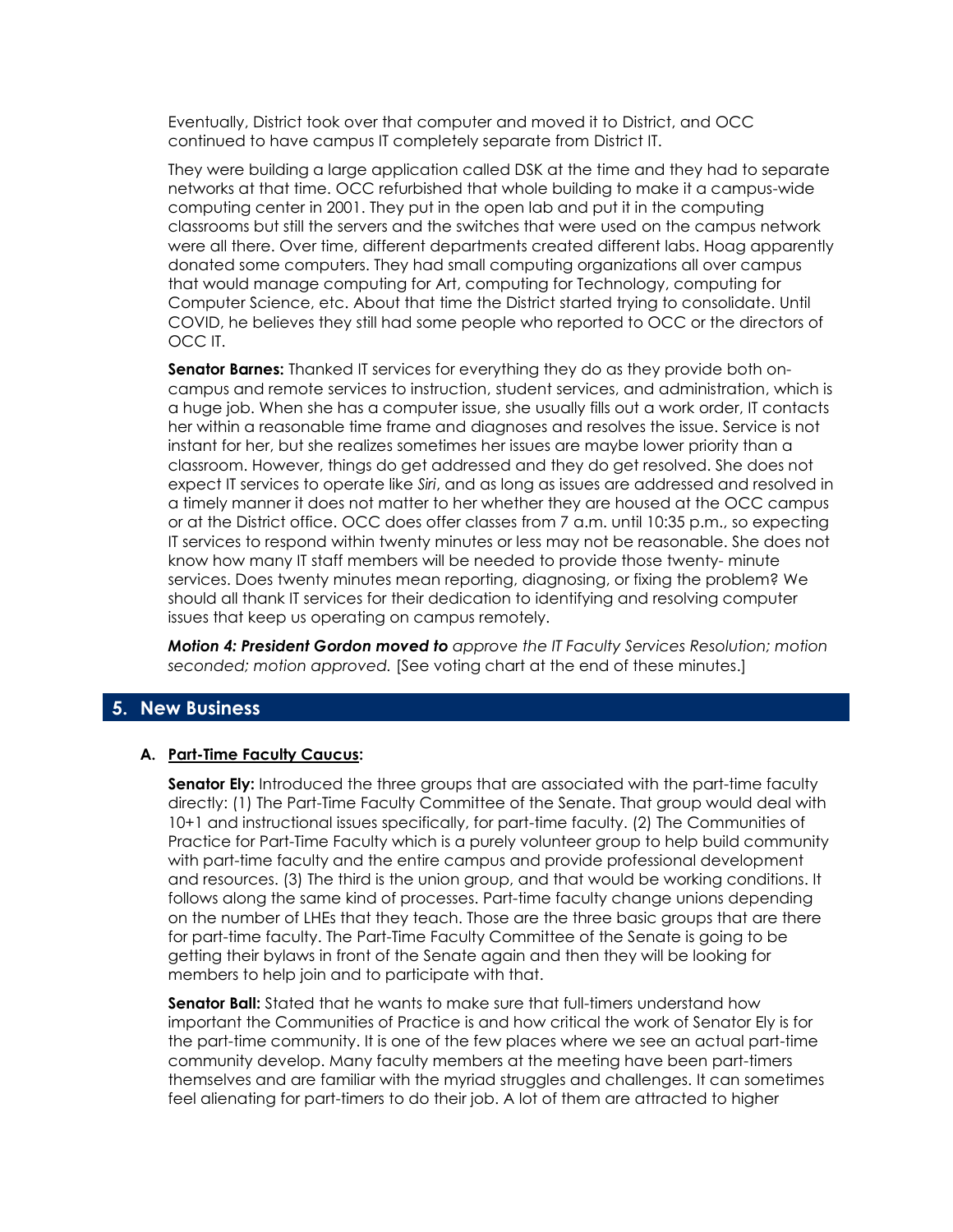education because the workplace is a collaborative community. However, when they are part-time faculty, they feel like they are floating around and perhaps do not understand the other characters and individuals on campus or perhaps they do not know what kind of opportunities are out there. Part-time faculty can start to feel isolated and disconnected. Campuses may have a lot of resources to help part-timers, but it is not clear what those are. One of the bigger challenges that comes with being a parttimer and trying to keep competitive or relevant for students is professional development. OCC offers a lot of professional development opportunities for part-timers from having funding to be able to attend conferences or subscribe to journals to things like Communities of Practice.

Communities of Practice is really critical because the meetings themselves are professional development. Nearly every meeting has been a practical pedagogical workshop on a specific topic. The facilitators of those meetings do an excellent job of identifying contemporary, wide-ranging, relevant research in pedagogy in the field of the study of education that is widely applicable. It is also one of the few places where part-time faculty, at a more human level, can have the normal workplace experience of being able to gather around the proverbial "water cooler" and talk with each other.

Communities of Practice is very important and valuable for part-timers. For full-timers, developing relationships with the part-timers in their department is important. Once parttime faculty get more involved in this setting, it becomes easier for them to join full-timers in their other work, not just part of the 10+1, but to become club advisors, or to find out that the research symposium exists, or that the honors program is more accessible than one might think. It ties them to everything else since they constitute a majority of the workforce.

**Senator Ely:** They are meeting tomorrow to try again to get an in-person event at the end of this semester; this has been planned and rescheduled for two years now. The plan is to have a tour of the aquatic facility in the new Kinesiology building, have a light supper outside by the pool, and then have a professional development pedagogy-based topic. There will be more information coming out soon. If senators have any part-time faculty who would be interested, they can reach out to Senator Ely's email. There is also a website that will still need to be updated. If they know of a part-time faculty member who would like to work on updating the website, they can let Senator Ely know.

**B. AB/BP 2431 Chancellor Search – Senator Kennedy:** Provided a quick overview of some colleges who use public forums as part of the hiring process for their Chancellor searches. She reviewed two pages of the recent Chancellor search at the San Diego Community College District:

**SOCCD Recent Chancellor Search Public Forum Page:** [https://www.sdccd.edu/about/departments](https://www.sdccd.edu/about/departments-and-offices/communications-and-public-relations/newscenter/articles/2021/public-forums-set-for-finalists-in-chancellors-search.aspx)[and-offices/communications-and-public-relations/newscenter/articles/2021/public-forums-set-for](https://www.sdccd.edu/about/departments-and-offices/communications-and-public-relations/newscenter/articles/2021/public-forums-set-for-finalists-in-chancellors-search.aspx)[finalists-in-chancellors-search.aspx](https://www.sdccd.edu/about/departments-and-offices/communications-and-public-relations/newscenter/articles/2021/public-forums-set-for-finalists-in-chancellors-search.aspx)

This link/page shows the list of four finalists; the website talks about them attending the forum. A stakeholder can submit a question and the forum includes students, faculty, staff, administration, and the community served because it is a community college. It really touches everybody who has a stake in how the system works and all of those who are served by the college. This is one of the things that is really nice about San Diego Community College.

**SOCCD Final Chancellor Selection:** [https://www.sdccd.edu/about/departments-and](https://www.sdccd.edu/about/departments-and-offices/communications-and-public-relations/chancellor_search/index.aspx)[offices/communications-and-public-relations/chancellor\\_search/index.aspx](https://www.sdccd.edu/about/departments-and-offices/communications-and-public-relations/chancellor_search/index.aspx)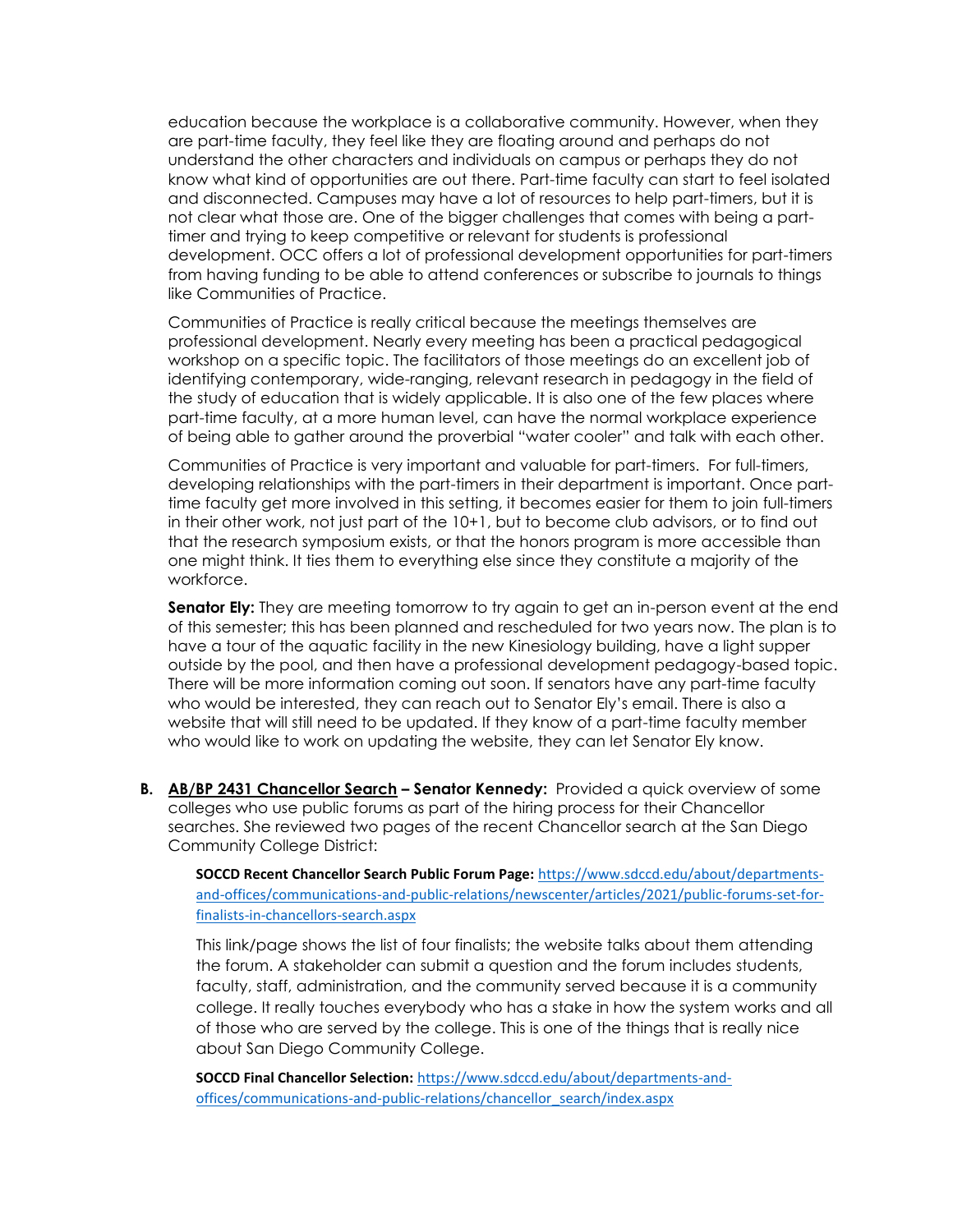The second link/page shows which candidate was selected and provides background on that person.

For a bit of history of the proposed changes, the language added in the revision is based upon prior Senate discussions and interest in a forum component. At the last BPAP meeting they talked about this; there was quite a discussion on it.

Senator Kennedy stated that for a long time the District has been focused on protecting the privacy of the few applicants. With this revision that can still be done for *applicants*; it is only the three to five *finalists* who would be part of the forum. The climate of Chancellor hiring needs to change so that there is more transparency in the process and to ensure that the much larger group of stakeholders (students, faculty, administration, staff, the community served) is respected as a part of the selection process, and to be as inclusive as possible.

The proposed revised language was taken from Riverside Community College District. They do a forum; other districts do, as well. Their language is perfect: "The process will be inclusive, participatory and transparent. The district and community will be informed and involved throughout the process through the distribution of regular progress reports and a dedicated webpage with up-to-date information." There are also two committees, just like here: (1) a search committee that takes all of the original applications and vets those and interviews people and recommends finalists. (2) Those finalists go to the second committee, the selection committee.

The search committee's job and all of that information would still stay confidential. There would still be some confidential aspects to the selection process, by law. There would be a two-tiered formula: (1) A public forum to help create the job description "will be held to obtain suggestions for qualities, characteristics and desired/required qualifications for the Chancellor. The Chancellor profile will be developed from these suggestions, reviewed by the search committee and finalized by the Board" and (2) a public forum for the finalists with questions from stakeholders.

This is done throughout California. One can Google and see some of these forums, some of these schools, and how they how they work.

In the past, they had closed, private searches, kept away from the thousands of stakeholders to protect the few who apply. Opening this up to more transparency and inclusion will allow stakeholders' engagement which will also lessen the feelings that the stakeholders are given a Chancellor versus that they we part of selecting one.

Senator Kennedy asked for feedback, but due to time constraints, the discussion will continue at the next meeting.

### **6. Adjournment of the Regular Meeting**

**President Gordon** adjourned the meeting at 12:30 p.m.

#### **7. Approval of the Minutes:** March 22, 2022

**MINUTES:** First draft written by Beatriz Rodriguez, Administrative Assistant to the Senates. Revision of first draft and Senate-approved drafts written by Senate Secretary, Marilyn Kennedy, who also distributes the final Senate-approved version to the Chancellor, Board of Trustees members and secretary, union presidents, GWC and Coastline Academic Senate presidents, OCC College President and faculty as per OCC Senate bylaws.